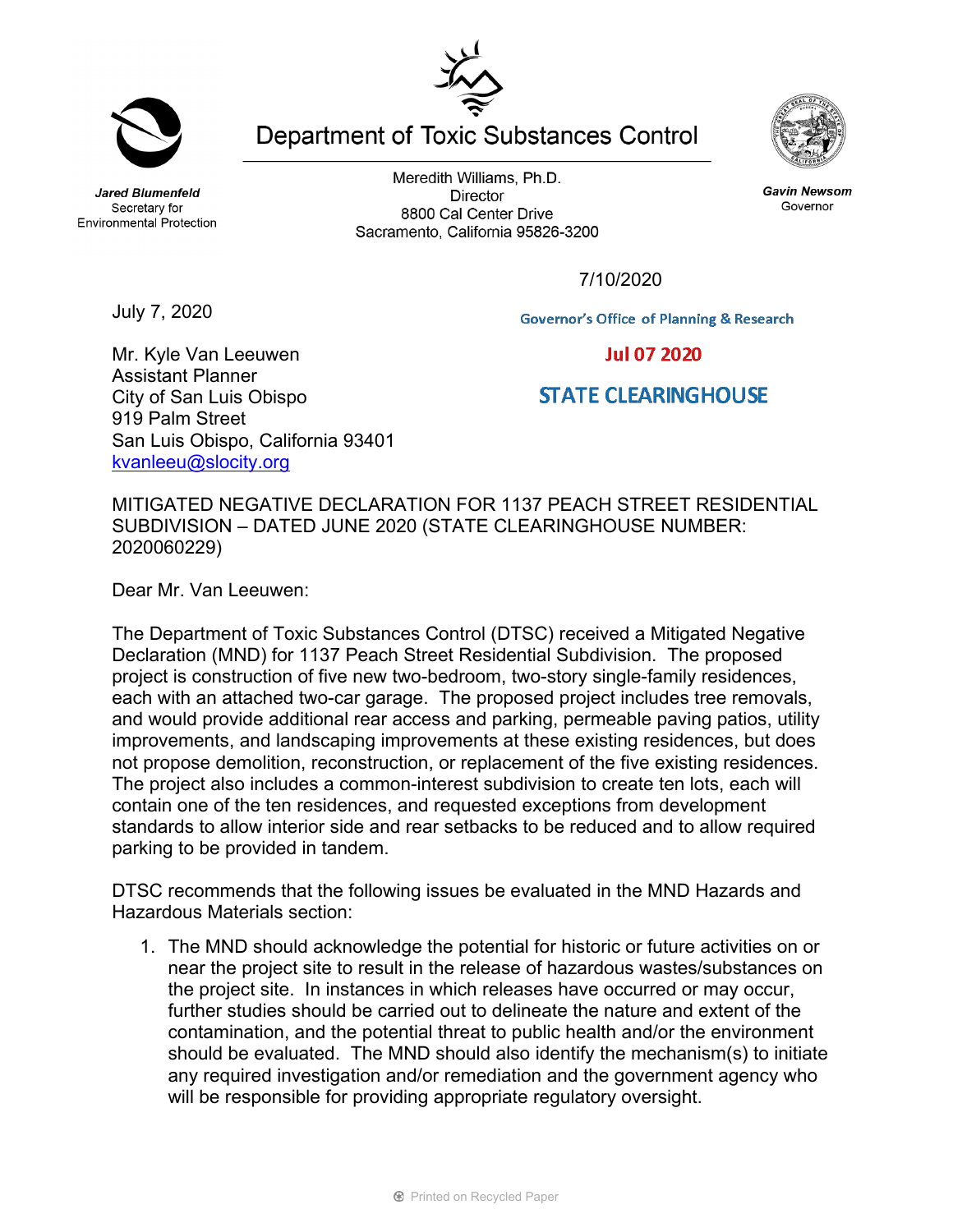Mr. Kyle Van Leeuwen July 7, 2020 Page 2

- 2. Refiners in the United States started adding lead compounds to gasoline in the 1920s in order to boost octane levels and improve engine performance. This practice did not officially end until 1992 when lead was banned as a fuel additive in California. Tailpipe emissions from automobiles using leaded gasoline contained lead and resulted in aerially deposited lead (ADL) being deposited in and along roadways throughout the state. ADL-contaminated soils still exist along roadsides and medians and can also be found underneath some existing road surfaces due to past construction activities. Due to the potential for ADL-contaminated soil DTSC, recommends collecting soil samples for lead analysis prior to performing any intrusive activities for the project described in the MND.
- 3. If any sites within the project area or sites located within the vicinity of the project have been used or are suspected of having been used for mining activities, proper investigation for mine waste should be discussed in the MND. DTSC recommends that any project sites with current and/or former mining operations onsite or in the project site area should be evaluated for mine waste according to DTSC's 1998 Abandoned Mine Land Mines Preliminary Assessment Handbook [\(https://dtsc.ca.gov/wp-content/uploads/sites/31/2018/11/aml\\_handbook.pdf\)](https://dtsc.ca.gov/wp-content/uploads/sites/31/2018/11/aml_handbook.pdf).
- 4. If buildings or other structures are to be demolished on any project sites included in the proposed project, surveys should be conducted for the presence of lead-based paints or products, mercury, asbestos containing materials, and polychlorinated biphenyl caulk. Removal, demolition and disposal of any of the above-mentioned chemicals should be conducted in compliance with California environmental regulations and policies. In addition, sampling near current and/or former buildings should be conducted in accordance with DTSC's 2006 *Interim Guidance Evaluation of School Sites with Potential Contamination from Lead Based Paint, Termiticides, and Electrical Transformers* [\(https://dtsc.ca.gov/wpcontent/uploads/sites/31/2018/09/Guidance\\_Lead\\_](https://gcc02.safelinks.protection.outlook.com/?url=https%3A%2F%2Fdtsc.ca.gov%2Fwp-content%2Fuploads%2Fsites%2F31%2F2018%2F09%2FGuidance_Lead_Contamination_050118.pdf&data=02%7C01%7C%7C5d5d271a38734f176ff008d74b61ecfd%7C3f4ffbf4c7604c2abab8c63ef4bd2439%7C0%7C0%7C637060756261296590&sdata=1JGWitJI6nMkU%2FVDzi0GYiam5nl8DLJhkRmLCticfdA%3D&reserved=0)  [Contamination\\_050118.pdf\)](https://gcc02.safelinks.protection.outlook.com/?url=https%3A%2F%2Fdtsc.ca.gov%2Fwp-content%2Fuploads%2Fsites%2F31%2F2018%2F09%2FGuidance_Lead_Contamination_050118.pdf&data=02%7C01%7C%7C5d5d271a38734f176ff008d74b61ecfd%7C3f4ffbf4c7604c2abab8c63ef4bd2439%7C0%7C0%7C637060756261296590&sdata=1JGWitJI6nMkU%2FVDzi0GYiam5nl8DLJhkRmLCticfdA%3D&reserved=0).
- 5. If any projects initiated as part of the proposed project require the importation of soil to backfill any excavated areas, proper sampling should be conducted to ensure that the imported soil is free of contamination. DTSC recommends the imported materials be characterized according to *DTSC's 2001 Information Advisory Clean Imported Fill Material* [\(https://dtsc.ca.gov/wp](https://dtsc.ca.gov/wp-content/uploads/sites/31/2018/09/SMP_FS_Cleanfill-Schools.pdf)[content/uploads/sites/31/2018/09/SMP\\_FS\\_Cleanfill-Schools.pdf\)](https://dtsc.ca.gov/wp-content/uploads/sites/31/2018/09/SMP_FS_Cleanfill-Schools.pdf).
- 6. If any sites included as part of the proposed project have been used for agricultural, weed abatement or related activities, proper investigation for organochlorinated pesticides should be discussed in the MND. DTSC recommends the current and former agricultural lands be evaluated in accordance with DTSC's 2008 *Interim Guidance for Sampling Agricultural Properties (Third Revision)* [\(https://dtsc.ca.gov/wp](https://dtsc.ca.gov/wp-content/uploads/sites/31/2018/09/Ag-Guidance-Rev-3-August-7-2008-2.pdf)[content/uploads/sites/31/2018/09/Ag-Guidance-Rev-3-August-7-2008-2.pdf\)](https://dtsc.ca.gov/wp-content/uploads/sites/31/2018/09/Ag-Guidance-Rev-3-August-7-2008-2.pdf).